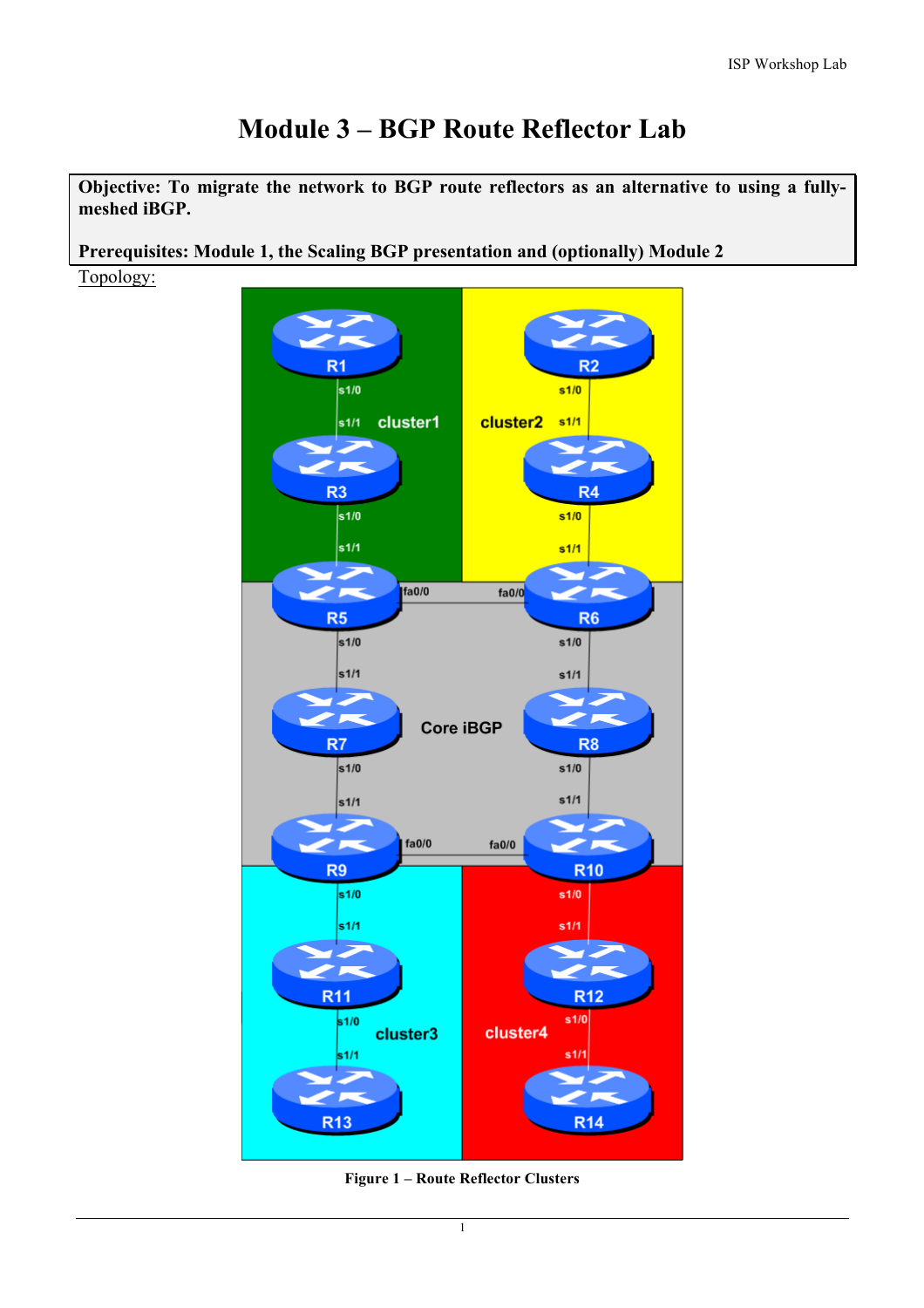## *Lab Notes*

While not a pre-requisite, it is helpful if the OSPF Areas Module is completed before this Module. The design of this route-reflector network assumes the network layout and configuration used in the OSPF Area Module. While it will work without the OSPF area configuration (for example, if ISIS is chosen as the IGP instead), this is a good exercise in explaining by example how many ISPs overlay route reflectors on their IGP.

The topology shown in Figure 1 allows the student to study the best combination of route reflector clusters.

Routers 5 to 10 represent the "core network" running a fully meshed iBGP, with Routers 5, 6, 9 and 10 being route reflectors. In a typical ISP backbone, these routers would carry all the routes known in the ISPs network, and possibly all the Internet routes too. Routers 1, 3 and 5 represent a cluster – say the "distribution network", carrying out the function of aggregating customer connections. Routers 2, 4 and 6 form another cluster. Routers 9, 11 and 13 form another cluster. And Routers 10, 12 and 14 form a cluster.

## *Lab Exercise*

- **1. Retain the configuration** used in the previous Module. This means that all routers are using the same IGP (OSPF or ISIS). Before we start with this module, we need to ensure that the BGP configuration is exactly as it was coming from Module 1 – ensure that all the iBGP sessions are up and running.
- **2. Migrating from full mesh iBGP to Route Reflector based iBGP.** The process for migration is relatively straightforward, as long as simple rules are adhered to. The key is to configure a client to be a route reflector client before removing the redundant iBGP sessions. This ensures that the client iBGP sessions are up and running and passing on prefixes, meaning that removing the surplus sessions should not cause any break in iBGP routing information. The next steps in the module work through the process, and each Router Team affected should follow them carefully. Teamwork is important – with good teamwork it is more than likely that the network can be migrated without any major connectivity impact.
- **3. Configure the iBGP peerings with the Route Reflector Clients.** Routers 1 to 4 and Routers 11 to 14 will become route reflector clients. So the teams operating Routers5, 6, 9 and 10 should reconfigure their peerings with Routers 1 and 3, 2 and 4, 11 and 13, and 12 and 14 respectively to be route-reflector clients. To configure a neighbour as a client, we simply add in the **routereflector-client** BGP neighbour command as per the following example:

### **Example for Router 5:**

```
router bgp 10
 no synchronization
 bgp log-neighbor-changes
 network 10.0.0.0 mask 255.255.240.0
 neighbor 10.0.15.241 remote-as 10
 neighbor 10.0.15.241 description iBGP with Router1
 neighbor 10.0.15.241 update-source loopback0
 neighbor 10.0.15.241 route-reflector-client
```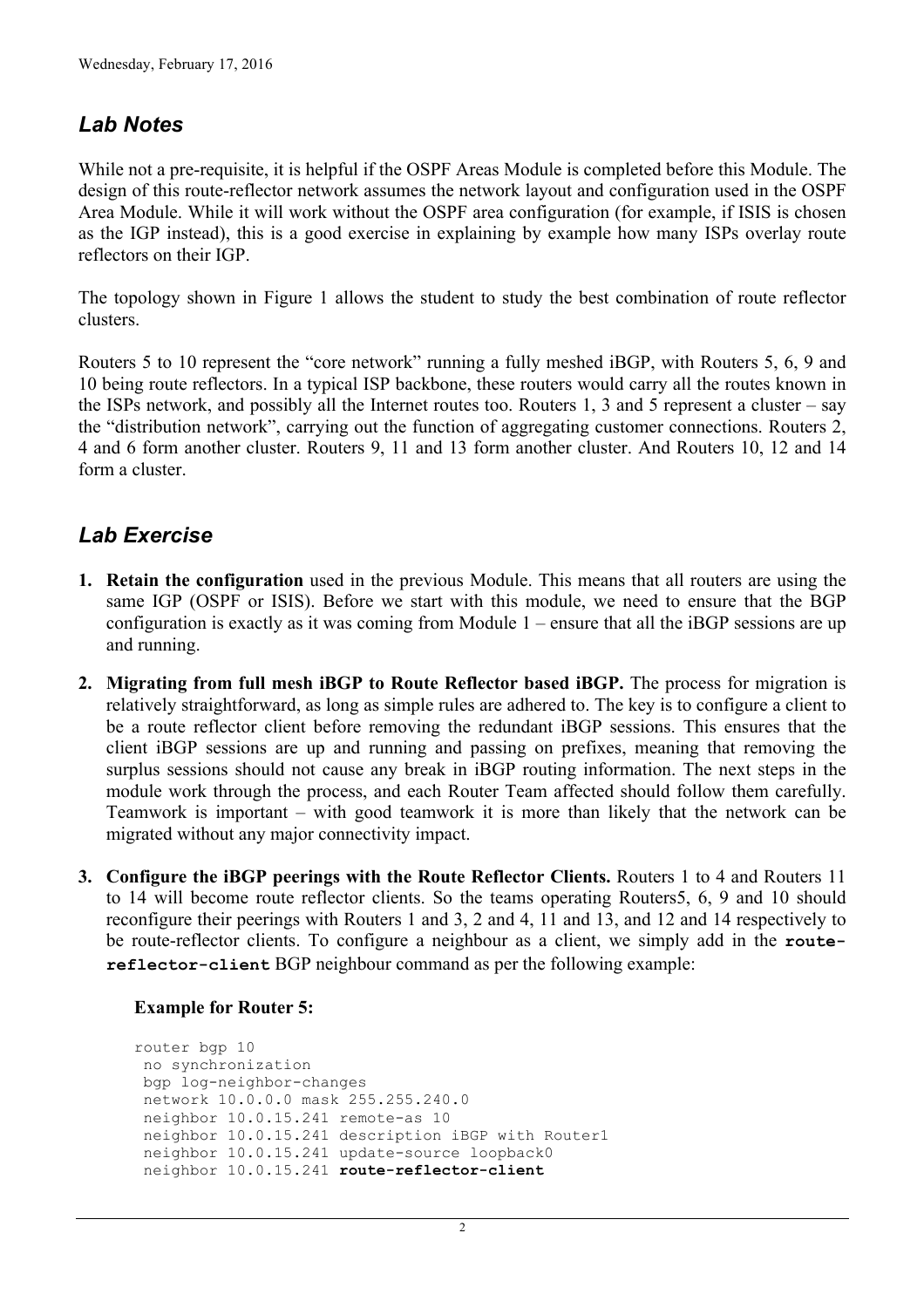neighbor 10.0.15.243 remote-as 10 neighbor 10.0.15.243 description iBGP with Router3 neighbor 10.0.15.243 update-source loopback0 neighbor 10.0.15.243 **route-reflector-client**

Remember that if you have multiple address families configured for iBGP, you will need to enter the IPv4 address family to add these extra lines (if this workshop is done in conjunction with the IPv6 materials). The configuration to do this would be:

```
router bgp 10
 address-family ipv4
   neighbor 10.0.15.241 ...
```
and then the rest of the configuration above would apply.

*Checkpoint #1: Once the teams operating Router 5, 6, 9 and 10 have completed adding the two route reflector client lines, they should call the lab instructors and show the function of their router. The lab instructors will then tell the class to proceed with remaining steps in this module.*

## **STOP AND WAIT HERE**

**4. Removing redundant iBGP sessions – Activities for Router 5, 6, 9 and 10 only.** Once the teams operating Routers5, 6, 9 and 10 have **ALL** completed step 3, they should remove the redundant iBGP sessions with route reflector clients which are not in their cluster.

This means that:

- Router5 removes iBGP sessions with Routers 2, 4, 11, 12, 13 and 14
- Router6 removes iBGP sessions with Routers 1, 3, 11, 12, 13 and 14
- Router9 removes iBGP sessions with Routers 1, 2, 3, 4, 12 and 14
- Router 10 removes iBGP sessions with Routers 1, 2, 3, 4, 11 and 13

#### **Example for Router 9:**

```
router bgp 10
no neighbor 10.0.15.241
 no neighbor 10.0.15.242
 no neighbor 10.0.15.243
 no neighbor 10.0.15.244
 no neighbor 10.0.15.252
 no neighbor 10.0.15.254
```
**5. Remove redundant iBGP sessions – Activities for Clients of Route Reflectors only.** The clients of the route reflectors must now also remove their redundant iBGP sessions. Each client should have only ONE iBGP session – the other 12 set up in Module 1 can now be removed.

### **Example for Router 1:**

```
router bgp 10
 no neighbor 10.0.15.242
 no neighbor 10.0.15.243
 no neighbor 10.0.15.244
```